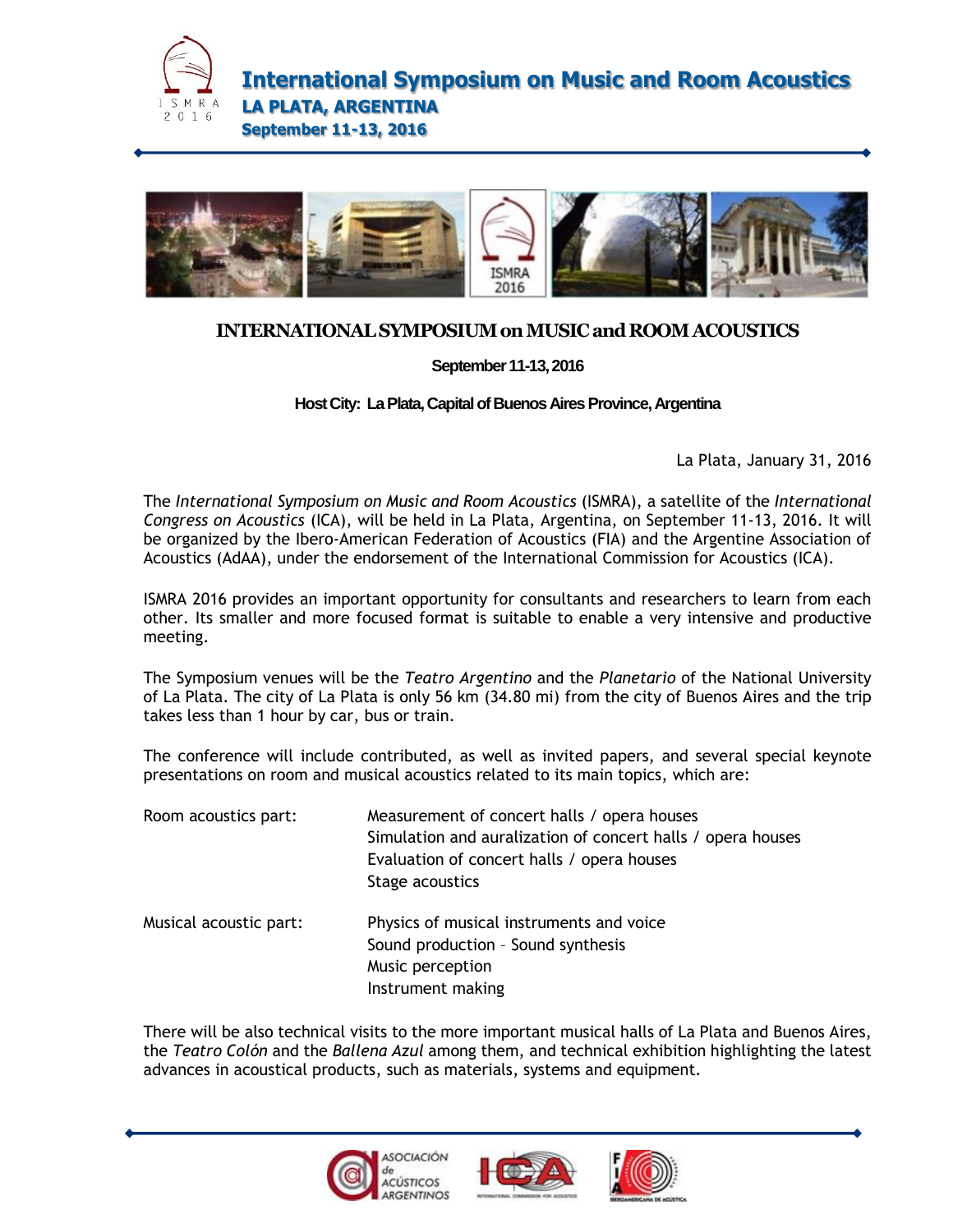

## ISMRA Organizing Committee:

General Chair **Gustavo Basso** Room Acoustic Technical Chair Nicola Prodi Musical Acoustic Technical Chair Murray Campbell Honorary Chair **International Studies Action** Jorge Patricio Programme Chair **María Andrea Farina** ICA Liaison Nilda Vechiatti Secretary **Example 2018** Ernesto Accolti

International Advisory Committee

Noam Amir José Antunes Anders Askenfelt Densil Cabrera Jean-Pierre Dalmont Anders Chr. Gade Patrizio Fausti Peter Hoekje Ana Jaramillo Jin Yong Jeon Eckhard Kahle Tapio Lokki Harold Marshall

Latin America Advisory Committee

Jorge Arenas [Márcio Avelar](mailto:marcio.avelar@gmail.com) Gonzalo Fernández Breccia [Paulo Massarani](mailto:pmmassarani@inmetro.gov.br)

Local Advisory Committee

Alejandro Bidondo Manuel Eguia Rodolfo Gareis Alberto Haedo Beatriz Garzon Juan Cruz Giménez de Paz Thomas Moore [Andrew Morrison](mailto:amorriso@jjc.edu)  Roberto Pompoli Thomas Rossing Monika Rychtarikova David Sharp Christophe Vergez Michael Vorländer Lily Wang Joe Wolfe Jim Woodhouse [Masuzo Yanagida](mailto:yanagida64165@gmail.com)

Walter A. Montano Rodríguez Dinara Paixão Fausto Rodríguez

Arturo Raúl Maristany Florent Masson Pablo Murad Daniel Muzzio Rafael Sánchez Quintana Pedro Valleta